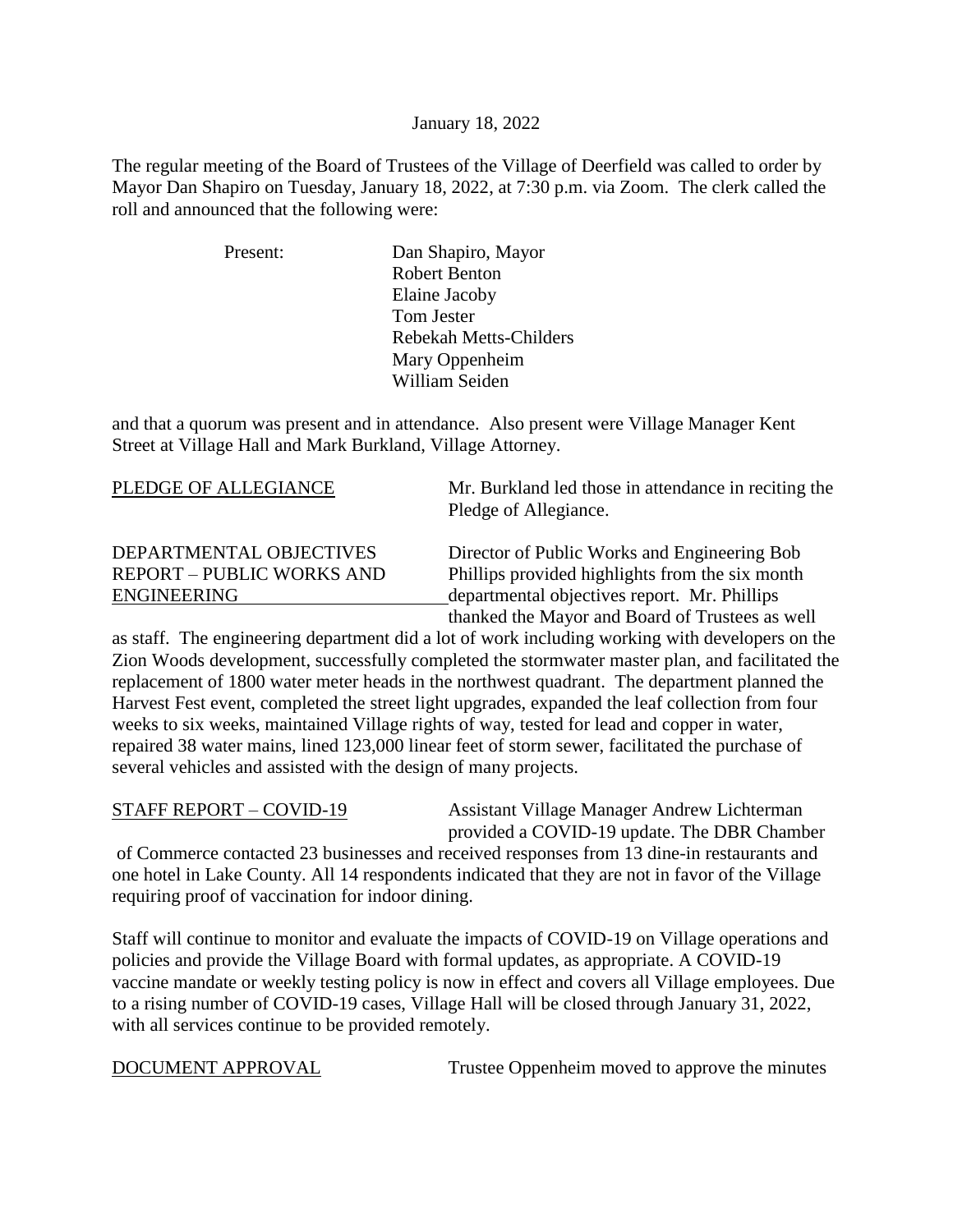Board of Trustees meeting January 18, 2022 Page 2 of 3

from the January 3, 2022, Board of Trustees meeting. Trustee Jester seconded the motion. The motion passed by the following vote:

AYES: Benton, Jacoby, Jester, Metts-Childers, Oppenheim, Seiden (6) NAYS: None (0)

BILLS AND PAYROLL Trustee Seiden moved to approve the bills and payroll dated January 18, 2022. Trustee Oppenheim seconded the motion. The motion passed by the following vote:

AYES: Benton, Jacoby, Jester, Metts-Childers, Oppenheim, Seiden (6) NAYS: None (0)

PUBLIC COMMENT Mr. Street read a public comment received from Catherine Armstrong regarding the possible

vaccine requirement to require people to be vaccinated to dine in Deerfield restaurants. She believes all people should be welcome.

#### REPORTS

There were no reports.

## CONSENT AGENDA

There were no items on the consent agenda.

#### OLD BUSINESS

There was no old business.

#### NEW BUSINESS

# RESOLUTION R-22-05 TO PURCHASE Mr. Phillips reported the Village has been

WATER METERS FROM MIDWEST purchasing Badger meters and equipment for 15 METER years from Midwest Meter, who is the only local source for the system used by the Village. The

meter cost is passed along by the Village.

Trustee Jester moved to waive the formal bidding process and authorize a Resolution to purchase water meters and associated supplies from Midwest Meter Inc. on an as-needed basis in an